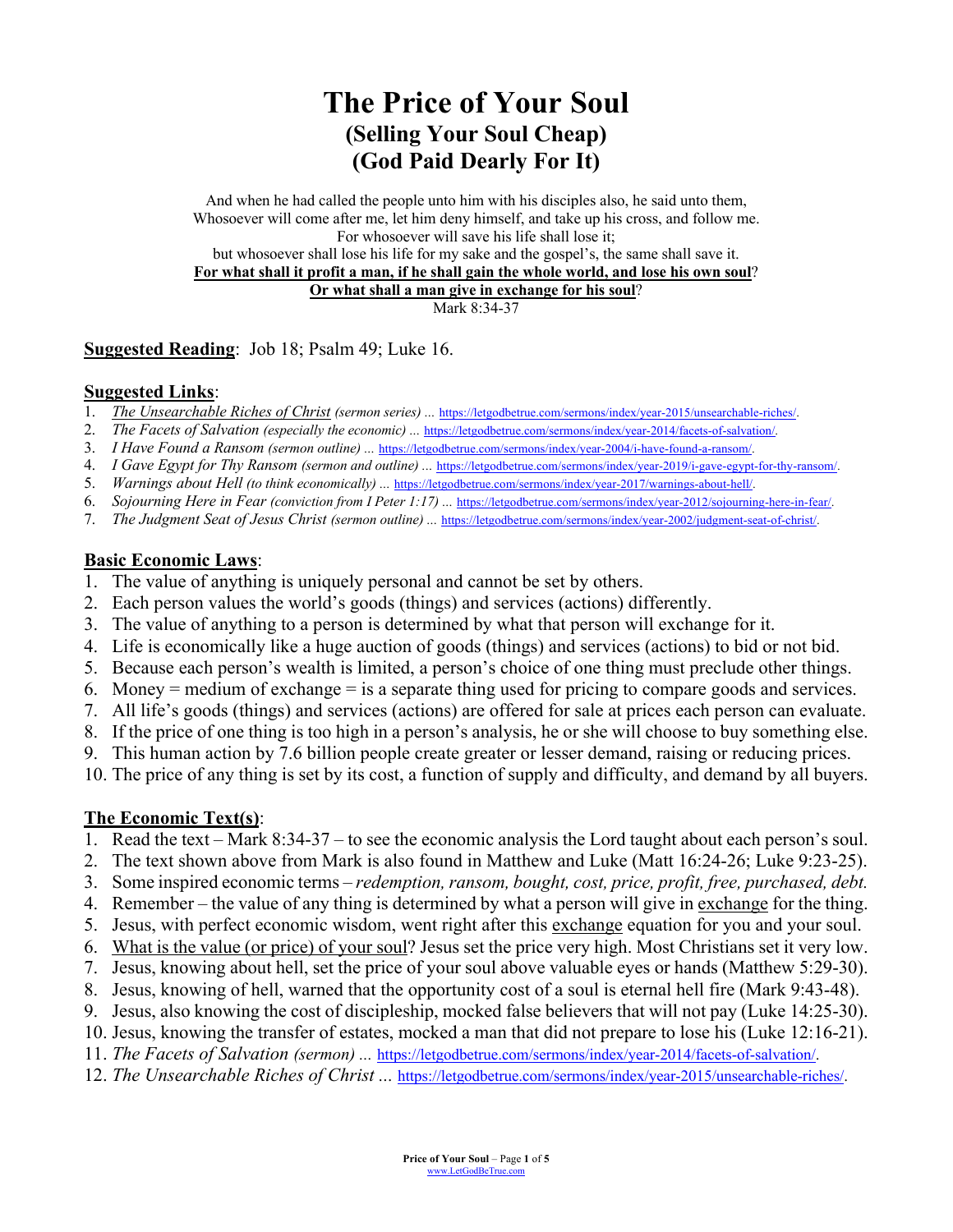## **The Economic Questions**

*A. What is the advantage or profit, if a man acquired the whole world but was sent to hell?* 1. This is how our Lord Jesus phrased it, measuring the whole world as worthless dung. 2. No man in history, and certainly no reader here, can acquire anything of value at all. 3. And the full truth of the matter, the best of this world is vanity and vexation of spirit. *B. What is the price or value of your soul, for you to know what must be paid to save it?* 1. This is how our Lord Jesus phrased it, measuring any price at all as worthless dung. 2. The immortality of the soul, torment of hell, and riches of glory combine to infinity. 3. No man can give to God a ransom for his soul or even come close by any measure. *C. What price would you pay to keep your soul out of hell and its eternal torment of you?*

1. If under heat of conviction you say, "Anything and everything," why is it not true?

- 2. Your life says otherwise, for the slightest things of human existence dominate you.
- 3. If you could pay the price of the whole world, it would not be worth it now or then.
- *D. What price would you pay to spend eternity in a new heaven and new earth with Christ?*
	- 1. If under heat of conviction you say, "Anything and everything," why is it not true?
	- 2. Your life says otherwise, for you never labor, speak, or even think of heaven above.
	- 3. If you could pay the price of the whole world, it would not be worth it now or then.
- *E. Can you add the two previous prices together for an estimate of the value of your soul?* 1. Think of the thrill of eternal perfection instead of the torture of eternal punishment.
	- 2. The combination of these two blessings is a matter of value that annihilates all others.
	- 3. Shall we value your soul by the difference of eternal damnation and divine adoption?
	- 4. But God and we see you reject any affliction for Christ to chase vain pleasures now.

*F. How hot is hell? How long is eternity? Can you multiply these two facts by each other?*

- 1. If we value your soul by pain endured, what is the result of intensity times duration?
- 2. If we value your soul by pleasure lost, what is the result of intensity times duration?
- 3. Shall we value your soul by this combined and leveraged infinite measure of loss?
- 4. But God and we see you choose instead little soap bubbles that last only a moment.
- *G. What if we price your soul by God's choice, His Son's life, and Jesus' suffering for you?*
	- 1. The only infinitely good Being in the universe chose you to be His own for eternity.
	- 2. He paid the ultimate price by giving His beloved Son to Romans and Jews to torture.
	- 3. Jesus endured a combination of anguish and pain that cannot be fully comprehended.
	- 4. If you think of sin lightly, look at the cross. Song *Stricken, Smitten, and Afflicted.*

### **The Economic Gospel**

- A. Elihu rescued Job's soul by describing a rare messenger and a ransom (Job 33:22-24).
- B. Paul described salvation as rich Jesus becoming poor to make us poor rich (II Cor 8:9).
- C. Jesus paid a fabulous price for your soul causing God to highly exalt Him (Phil 2:5-11).
- D. One Mediator paid a great ransom to reconcile the elect to the Holy God (I Tim 2:5-6).
- E. A rich man only thought of his growing assets to the ruin of his soul (Luke 12:16-21).
- F. Wise men know that the stress of acquiring wealth misses man's end (Psalm 39:4-6).
- G. There is no price that any man can pay to redeem himself or his brother (Ps 49:6-9,15).
- H. David mocked Doeg the Edomite for the ruin of his soul in spite of riches (Ps 52:5-8).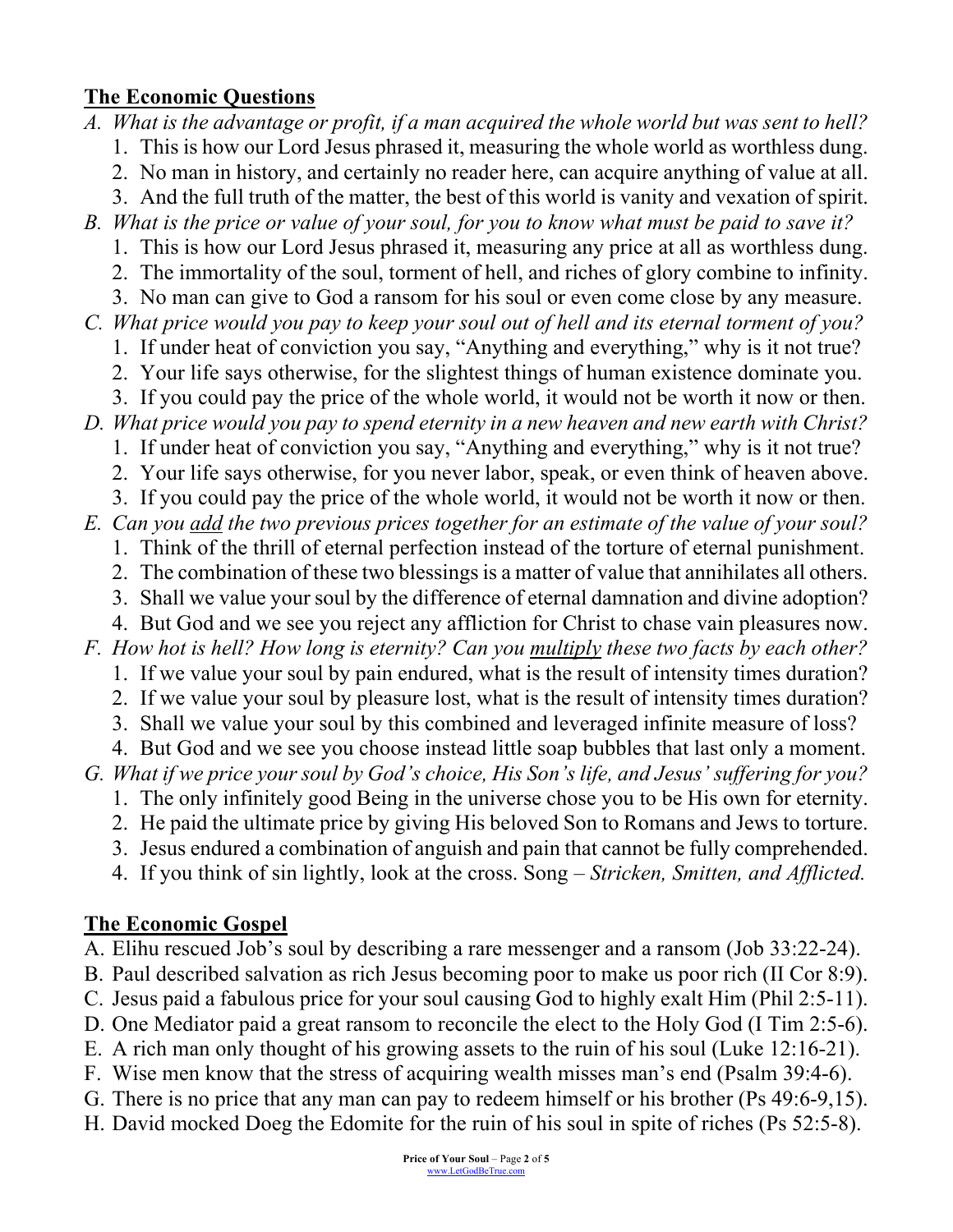I. One of Solomon's axioms is for righteousness over riches on Judgment Day (Pr 11:4). J. The love of money – costing men's soul – is a terrible travesty of men (I Tim 6:6-10). K. Satan vainly tried this diabolical economic analysis on Jesus (Matt 4:8-10; Luke 4:5-8). L. What is the hope of they hypocrite, though he gains, when he loses his soul (Job 27:8). M.The children of this world are wiser than we to prepare for the future (Luke 16:1-15). N. The rich man should have traded places with Lazarus to save his soul (Luke 16:19-23). O. The promises God offers are claimed by holy living in the fear of God (II Cor 7:1). P. Jesus bought our bodies, not for us to sell them, but to glorify God (I Cor 6:12-20). Q. Martyrs overcame Satan by the blood of the Lamb, not loving their lives (Rev 12:11). R. Paul counted all assets dung for Christ, opposite belly worshippers (Phil 3:7-11,18-19). S. God will soon despise and cast down the wicked no matter how rich (Ps 73:3,18-20). T. The rich shall have assets dry up like grass, but the righteous abide forever (Jas 1:9-11). U. Moses made the right, wise economic trade of riches for God's reward (Heb 11:24-26). V. God forgave you 10,000 talents, nothing in comparison of 100 pence (Matt 18:21-35). W.God's trade or transaction for your soul was costly but free (Romans 3:23-26; 5:15-18). X. You broke God's law many ways, but Jesus redeemed us from its claims (Gal 3:13). Y. The elect children of God sing about this glorious redemption in heaven (Rev 5:9).

Z. Jesus was rewarded with great spoil and riches for this transaction (Is 53:12; Rev 5:12).

### **Terrible Economic Trades**

A. What do you hope to achieve that leads you to lose your soul? What is your soul's price?

- 1. If you believed Jesus holds your soul's future, you would live all out for Him today.
- 2. The economic question is simple what do you value over living all out for Christ?
- 3. Some are the fools that desire riches, which the Bible repeatedly mocks as damning.
- 4. Some are the fools that are job workaholics, which stresses your soul for only vanity.
- 5. Some are the fools that adore family, which the Bible often mocks as quite worthless.
- 6. Some are the fools that adore friends, which the Bible warns about as a grave danger.
- 7. Some are the fools that crave pleasure, though short, frustrating, and damns the soul.
- B. Your actions show the value you put on your soul, which should slow your every choice.
	- 1. This is a terrible indictment of all men for stupidity, but much worse for Christians.
	- 2. If you sacrifice spiritual duties or options for carnal pleasure it is your soul's price.
	- 3. If you choose to deny Jesus for job, then He and your soul are only worth it paycheck.
	- 4. If you choose to honor family over Him, you are not worthy and sell your soul cheap.
- C. When you try to save your life by withholding service to Christ, you will lose your life.
	- 1. God will blow against you, because He loves His Son, and you will be frustrated.
	- 2. But if you will give your life to Him, lose it for His sake, then you find fulfillment.
- D. Loving earthly things over His death makes you an enemy of His cross (Phil 3:18-19).
- E. Jesus knew men would not pay the cost of discipleship, like building (Luke 14:25-33).
- T. A rich young ruler would not pay the cost of discipleship and lost out (Mark 10:17-31).
- G. Will you think the pain of discipleship too much? The pleasures of life and sin too great?
- H. Any professing Christian living less than all-out for Christ indicates they sold their soul.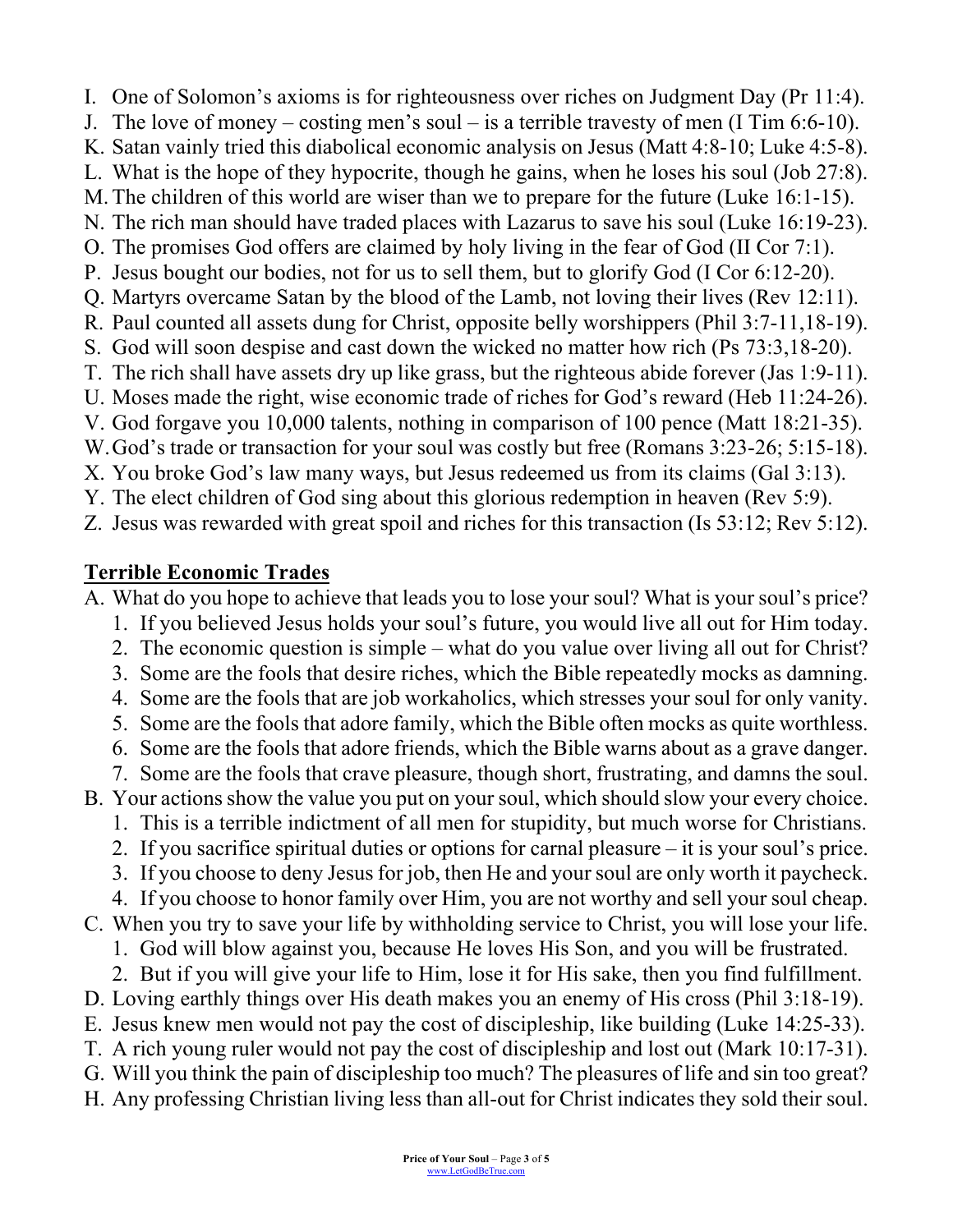# **The Great Economic Trade**

- A. You have nothing to exchange for your soul, so God exchanged His Son's soul for you.
	- 1. God delivered up His only begotten Son to Jewish and Roman tormenters for you.
	- 2. The whole world is not close to a soul's value, so you know Jesus trumps all things.
	- 3. This is the greatest economic trade in the history of the world God's Son for you!
	- 4. Instead of you exchanging the world for your soul ... God killed Jesus for your soul.
	- 5. Instead of you suffering torment worth the world ... God tormented His Son for you.
	- 6. God saw you loving an inconsequential crumb of the world while hating His laws.
	- 7. But instead of letting you sell your soul to hellfire, He intervened to buy justice off.
- B. Jesus had to pay such a great price that He begged God for a cheaper (Luke 22:41-44).
- C. Jesus bought us from God's wrath on our souls by His precious blood (I Pet 1:18-20).
- D. Jesus endured God's wrath for you, so you could inherit His heaven; measure the value!
- E. *The Unsearchable Riches of Christ ...* https://letgodbetrue.com/sermons/index/year-2015/unsearchable-riches/.

# **Economic theory helps us estimate Christ's riches.**

A. The thing considered and estimated here is God's grace in Jesus Christ to eternal life.

- B. The value of a thing … *is what is given in exchange for it* … God gave His only Son!
- C. The value of a thing … *is your cost for not having it* … eternal torment or heaven!
- D. The value of a thing … *is what you can get for it* … Jesus saved from earth and death!
- E. The value of a thing … *is its intrinsic value less your cost* … but it cost you nothing!
- F. The value of a thing … *is what greater experts think of it* … angels desire to grasp it!
- G. The value of a thing … *is what it cost the supplier of it* … God gave His beloved Son!
- H. The value of a thing … *is the benefit you gain by it* … joint-heir with King of heaven!
- I. The value of a thing … *is its rarity and supply* … one, one-of-a-kind event, forever!
- J. The value of a thing … *is its complexity and difficulty* … power and wisdom of God!
- K. The value of a thing … *is how easily others may get it* … no means or cost can get it!
- L. The value of a thing … *is its certainty of implied benefits* … guaranteed over all foes!
- M.The value of a thing … *is what you must pay for it* … eternal torture without sonship!
- N. The value of a thing … *is the profit to the seller* … designed glory of an infinite God!

# **The parties involved help us estimate Christ's riches.**

- A. *Who demanded payment of you?* Jehovah God, perfect, unmoved in burning holiness!
- B. *What if the penalty is not paid?* Eternal torment in lake of fire designed for the devil!
- C. *Does He deserve such fear?* He only can send body and soul into hell (Luke 12:4-5)!
- D. *What was the payment He needed?* The humiliation, torment, and death of His Son!
- E. *What did you contribute to the deal?* Less than nothing, demerited enemy rebel scum!
- F. *What did you get out of the deal?* Pardon for capital crimes and an eternity in heaven!
- G. *How many obtained this benefit?* A multitude of all nations that no man can number!
- H. *How long will the benefit last?* Ten thousand eternities and will then have just begun!
- I. *What is its rate of depreciation?* No decay or reduction by supplies of infinite Deity!
- J. *What cannot be known about it?* Most everything, since God is infinite and we finite!
- K. *What can be known about it?* The price paid, the penalty avoided, the glory obtained!